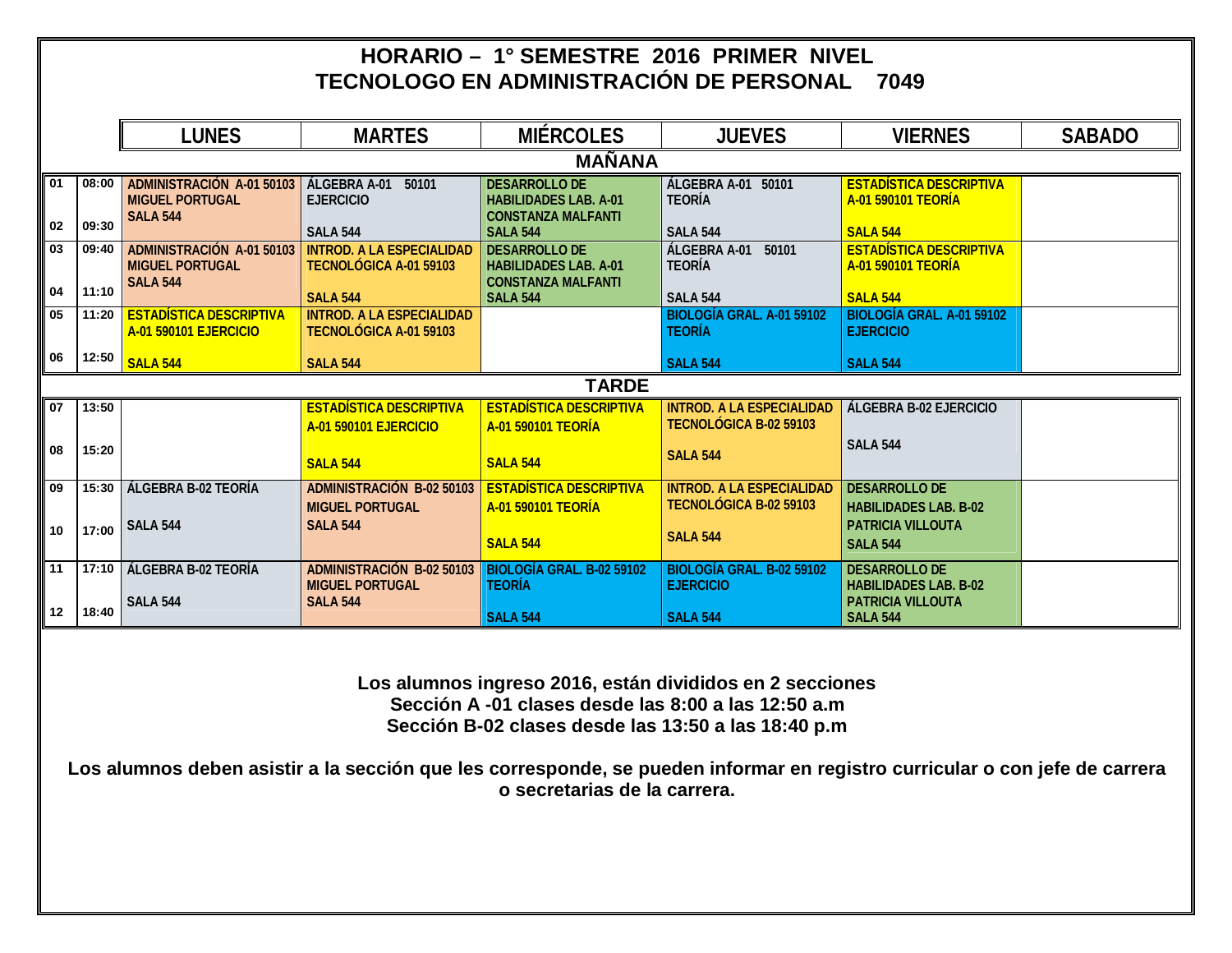|                       |                | <b>LUNES</b>                                               |                                                            | <b>MARTES</b>                                     | <b>MIÉRCOLES</b>                                                           | <b>JUEVES</b>                                                  |                                                   |                                             | <b>VIERNES</b>              | <b>SABADO</b> |
|-----------------------|----------------|------------------------------------------------------------|------------------------------------------------------------|---------------------------------------------------|----------------------------------------------------------------------------|----------------------------------------------------------------|---------------------------------------------------|---------------------------------------------|-----------------------------|---------------|
|                       |                |                                                            |                                                            |                                                   | <b>MAÑANA</b>                                                              |                                                                |                                                   |                                             |                             |               |
| 01                    | 08:00          |                                                            |                                                            |                                                   |                                                                            |                                                                |                                                   |                                             |                             |               |
| 02                    | 09:30          |                                                            |                                                            |                                                   |                                                                            |                                                                |                                                   |                                             |                             |               |
| $\overline{03}$       | 09:40          |                                                            |                                                            |                                                   |                                                                            |                                                                |                                                   |                                             |                             |               |
| 04                    | 11:10          |                                                            |                                                            |                                                   |                                                                            |                                                                |                                                   |                                             |                             |               |
| 05                    | 11:20          |                                                            |                                                            |                                                   |                                                                            |                                                                |                                                   |                                             |                             |               |
| 06                    | 12:50          |                                                            |                                                            |                                                   |                                                                            |                                                                |                                                   |                                             |                             |               |
|                       |                |                                                            |                                                            |                                                   | <b>TARDE</b>                                                               |                                                                |                                                   |                                             |                             |               |
| $\overline{07}$<br>08 | 13:50<br>15:20 | ECONOMÍA 50025<br><b>FREDDY HERRERA</b><br><b>SALA 508</b> | <b>BIOLOGÍA GENERAL TEO.</b><br>50023<br><b>SALA</b>       |                                                   | <b>FÍSICA 50022 TEORÍA</b><br><b>ETELVINA HENRÍQUEZ</b><br><b>SALA 535</b> | <b>ÉTICA 50024</b><br><b>BÁRBARA ORMEÑO</b><br><b>SALA 563</b> |                                                   | <b>FÍSICA LAB.</b><br>50022<br><b>SIMON</b> | <b>FÍSICA LAB.</b><br>50022 |               |
| 09                    | 15:30          | <b>MATEMÁTICAS II 50021</b>                                | <b>BIOLOGÍA GENERAL LAB.</b>                               |                                                   | FÍSICA 50022 TEORÍA                                                        | <b>ÉTICA 50024</b>                                             | <b>OYARZUN</b>                                    | <b>FELIPE PARDO</b>                         |                             |               |
| ∥ 10                  | 17:00          | <b>SALA 538</b>                                            | 50023<br><b>SALA</b>                                       |                                                   | ETELVINA HENRÍQUEZ<br><b>SALA 535</b>                                      | <b>BÁRBARA ORMEÑO</b><br><b>SALA 563</b>                       |                                                   |                                             |                             |               |
| $\sqrt{11}$           | 17:10          | <b>MATEMÁTICAS II 50021</b>                                | <b>INGLÉSI</b>                                             | <b>INGLÉSI</b><br>50026                           | <b>INGLÉS I 50026</b><br><b>JOSÉ ZAMORANO</b>                              | <b>FÍSICA 50022</b><br><b>EJERCICIO</b>                        | <b>INGLÉS I</b><br>50026                          | ECONOMÍA 50025<br><b>FREDDY HERRERA</b>     |                             |               |
| 12                    | 18:40          | <b>SALA 513</b>                                            | 50026<br><b>JOSÉ</b><br><b>ZAMORANO</b><br><b>SALA 509</b> | <b>CARMEN</b><br><b>ORTEGA</b><br><b>SALA 514</b> | <b>SALA 509</b>                                                            | <b>ETELVINA</b><br><b>HENRÍQUEZ</b><br><b>SALA 535</b>         | <b>CARMEN</b><br><b>ORTEGA</b><br><b>SALA 567</b> | <b>SALA 508</b>                             |                             |               |
|                       |                |                                                            |                                                            |                                                   | <b>VESPERTINO</b>                                                          |                                                                |                                                   |                                             |                             |               |
| $\sqrt{13}$           | 18:45          |                                                            |                                                            |                                                   |                                                                            |                                                                |                                                   |                                             |                             |               |
| 14                    | 20:10          |                                                            |                                                            |                                                   |                                                                            |                                                                |                                                   |                                             |                             |               |
| $\sqrt{15}$           | 20:10          |                                                            |                                                            |                                                   |                                                                            |                                                                |                                                   |                                             |                             |               |
| $16\,$                | 21:35          |                                                            |                                                            |                                                   |                                                                            |                                                                |                                                   |                                             |                             |               |
| 17                    | 21:35          |                                                            |                                                            |                                                   |                                                                            |                                                                |                                                   |                                             |                             |               |
| 18                    | 23:00          |                                                            |                                                            |                                                   |                                                                            |                                                                |                                                   |                                             |                             |               |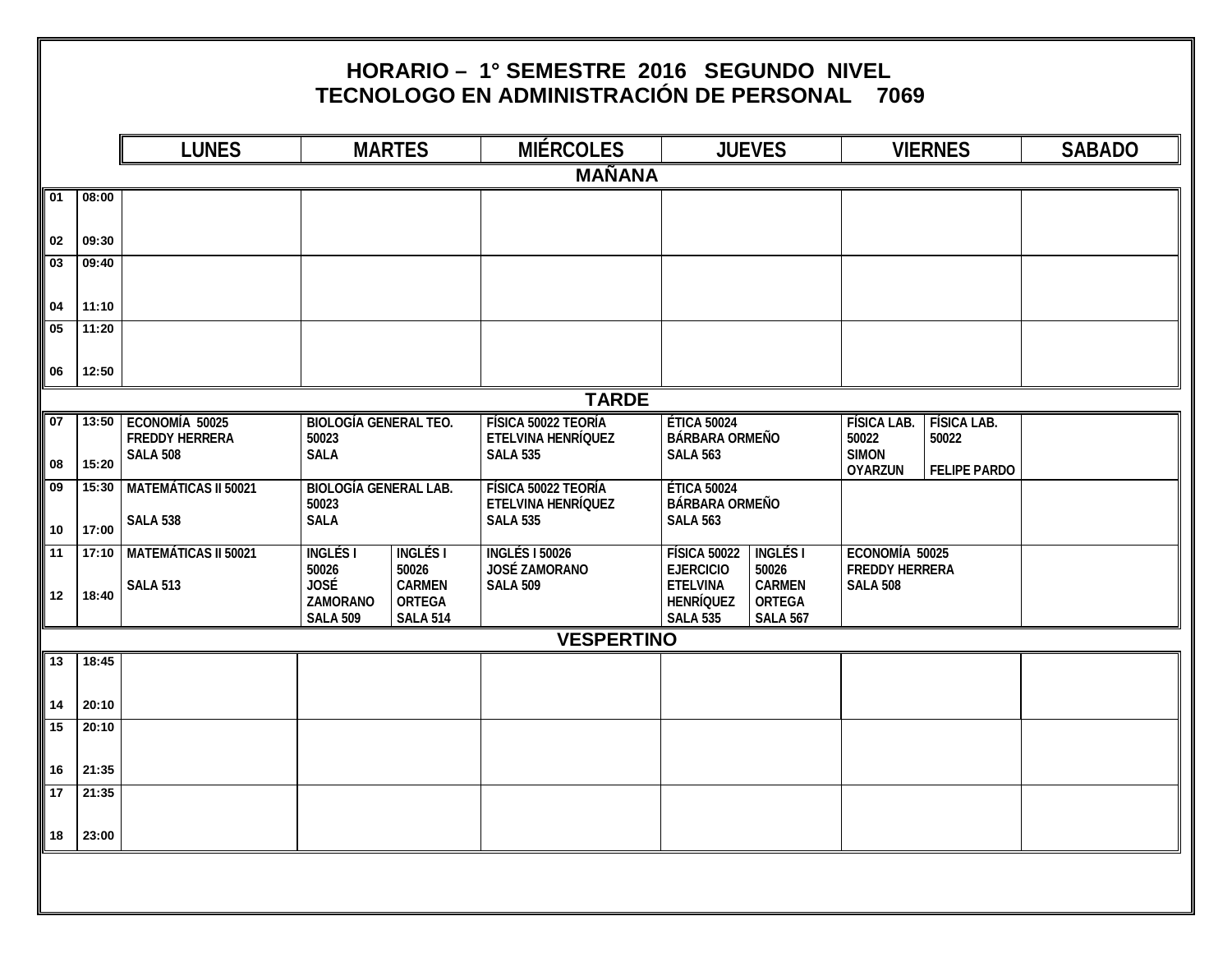## **HORARIO – 1° SEMESTRE 2016 TERCER NIVEL TECNOLOGO EN ADMINISTRACIÓN DE PERSONAL**

|                 |       | <b>LUNES</b>                                                     | <b>MARTES</b>                                                    | <b>MIÉRCOLES</b>                                                     | <b>JUEVES</b>                                                                   | <b>VIERNES</b>                                                                  | <b>SABADO</b> |
|-----------------|-------|------------------------------------------------------------------|------------------------------------------------------------------|----------------------------------------------------------------------|---------------------------------------------------------------------------------|---------------------------------------------------------------------------------|---------------|
|                 |       |                                                                  |                                                                  | <b>MAÑANA</b>                                                        |                                                                                 |                                                                                 |               |
| 01              | 08:00 | <b>ADMINISTRACIÓN DE</b><br><b>EMPRESAS</b><br><b>LUIS BRAVO</b> | <b>ADMINISTRACIÓN DE</b><br><b>EMPRESAS</b><br><b>LUIS BRAVO</b> | <b>MACROECONOMÍA 59029</b><br><b>VÍCTOR MUÑOZ</b><br><b>SALA 510</b> | <b>PROCESOS DE</b><br><b>MANUFACTURAS 50032</b><br><b>RODRIGO ARRIAGADA</b>     | <b>MACROECONOMÍA 59029</b><br><b>VÍCTOR MUÑOZ</b><br><b>SALA 548</b>            |               |
| $02\,$          | 09:30 | <b>SALA 510</b>                                                  | <b>SALA 510</b>                                                  |                                                                      | <b>SALA 565</b>                                                                 |                                                                                 |               |
| $\overline{03}$ | 09:40 | <b>APLIC. COMPUTACIONALES</b><br>50100<br><b>CARLOS DUEÑAS</b>   | <b>PSICOLOGÍA INDUSTRIAL</b><br>59027<br><b>FELIPE MUÑOZ</b>     | <b>MACROECONOMÍA 59029</b><br><b>VÍCTOR MUÑOZ</b><br><b>SALA 510</b> | <b>PROCESOS DE</b><br><b>MANUFACTURAS 50032</b><br><b>RODRIGO ARRIAGADA</b>     | <b>PSICOLOGÍA INDUSTRIAL</b><br>59027<br><b>FELIPE MUÑOZ</b>                    |               |
| 04              | 11:10 | <b>SALA 775</b>                                                  | <b>SALA 510</b>                                                  |                                                                      | <b>SALA 565</b>                                                                 | <b>SALA 543</b>                                                                 |               |
| 05              | 11:20 | <b>APLIC. COMPUTACIONALES</b><br>50100<br><b>CARLOS DUEÑAS</b>   | <b>PSICOLOGÍA INDUSTRIAL</b><br>59027<br><b>FELIPE MUÑOZ</b>     |                                                                      | <b>METODOLOGÍA DE LA</b><br><b>INVESTIGACIÓN 59031</b><br><b>JULIO GONZÁLEZ</b> | <b>METODOLOGÍA DE LA</b><br><b>INVESTIGACIÓN 59031</b><br><b>JULIO GONZÁLEZ</b> |               |
| 06              | 12:50 | <b>LAB. 3 EN PARALELO</b>                                        | <b>SALA 510</b>                                                  |                                                                      | <b>SALA 510</b>                                                                 | <b>SALA 543</b>                                                                 |               |
|                 |       |                                                                  |                                                                  | <b>TARDE</b>                                                         |                                                                                 |                                                                                 |               |
| 07              | 13:50 | <b>APLIC. COMPUTACIONALES</b>                                    |                                                                  |                                                                      |                                                                                 |                                                                                 |               |
|                 |       | 50100                                                            |                                                                  |                                                                      |                                                                                 |                                                                                 |               |
| 08              | 15:20 | <b>CARLOS DUEÑAS</b><br><b>LAB. 3 EN PARALELO</b>                |                                                                  |                                                                      |                                                                                 |                                                                                 |               |
| 09              | 15:30 |                                                                  |                                                                  |                                                                      |                                                                                 |                                                                                 |               |
| 10              | 17:00 |                                                                  |                                                                  |                                                                      |                                                                                 |                                                                                 |               |
| 11              | 17:10 |                                                                  |                                                                  |                                                                      |                                                                                 |                                                                                 |               |
| 12              | 18:40 |                                                                  |                                                                  |                                                                      |                                                                                 |                                                                                 |               |
|                 |       |                                                                  |                                                                  | <b>VESPERTINO</b>                                                    |                                                                                 |                                                                                 |               |
| 13              | 18:45 |                                                                  |                                                                  |                                                                      |                                                                                 |                                                                                 |               |
| 14              | 20:10 |                                                                  |                                                                  |                                                                      |                                                                                 |                                                                                 |               |
| 15              | 20:10 |                                                                  |                                                                  |                                                                      |                                                                                 |                                                                                 |               |
| 16              | 21:35 |                                                                  |                                                                  |                                                                      |                                                                                 |                                                                                 |               |
| $\overline{17}$ | 21:35 |                                                                  |                                                                  |                                                                      |                                                                                 |                                                                                 |               |
| 18              | 23:00 |                                                                  |                                                                  |                                                                      |                                                                                 |                                                                                 |               |
|                 |       |                                                                  |                                                                  |                                                                      |                                                                                 |                                                                                 |               |
|                 |       |                                                                  |                                                                  |                                                                      |                                                                                 |                                                                                 |               |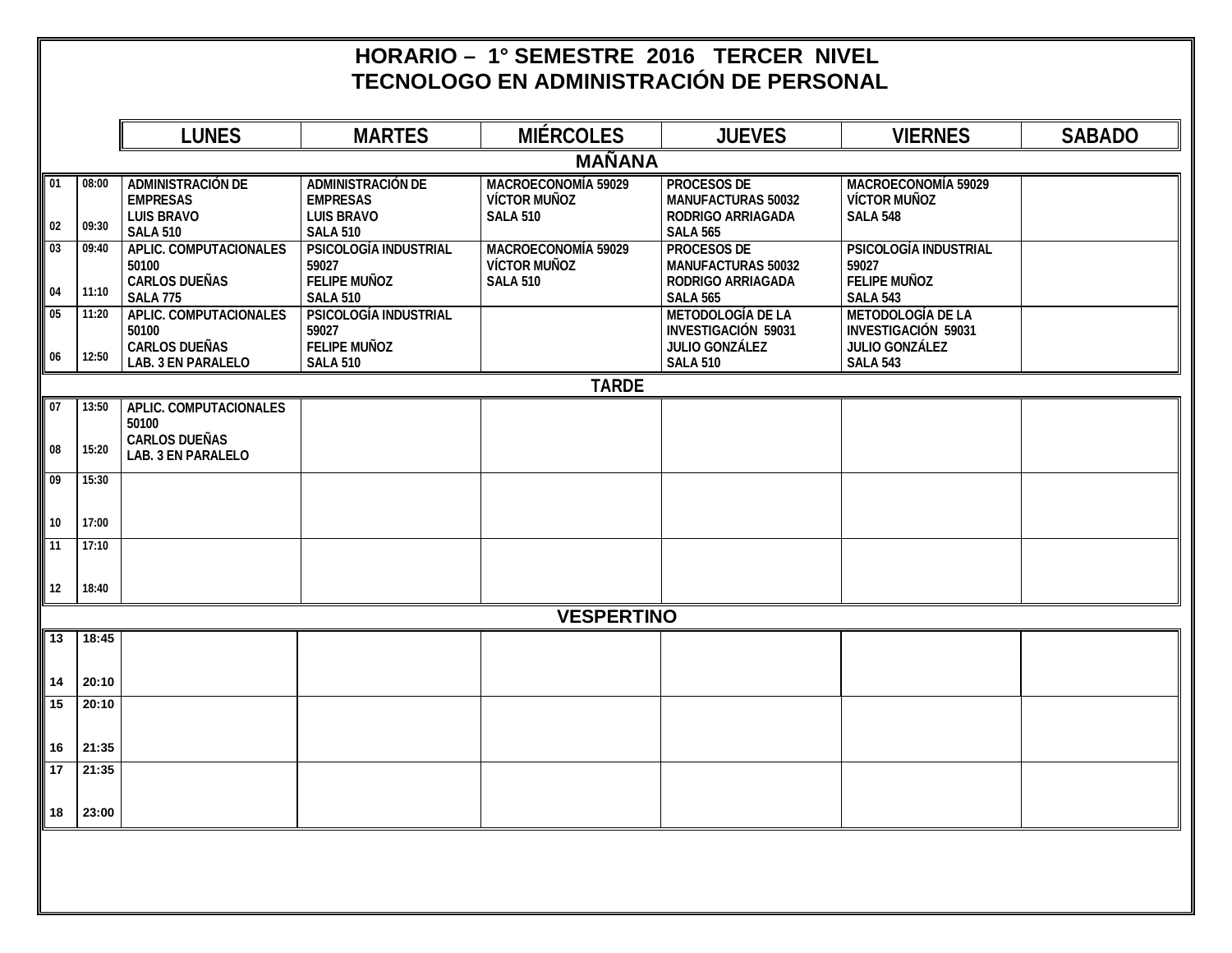## **HORARIO – 1° SEMESTRE 2016 CUARTO NIVEL TECNOLOGO EN ADMINISTRACIÓN DE PERSONAL**

|                       |                | <b>LUNES</b>                                          | <b>MARTES</b>                           | <b>MIÉRCOLES</b>                                                           | <b>JUEVES</b>                                         | <b>VIERNES</b>                                        | <b>SABADO</b> |
|-----------------------|----------------|-------------------------------------------------------|-----------------------------------------|----------------------------------------------------------------------------|-------------------------------------------------------|-------------------------------------------------------|---------------|
|                       |                |                                                       |                                         | <b>MAÑANA</b>                                                              |                                                       |                                                       |               |
| 01                    | 08:00          |                                                       |                                         |                                                                            |                                                       |                                                       |               |
|                       |                |                                                       |                                         |                                                                            |                                                       |                                                       |               |
| 02<br>$\overline{03}$ | 09:30<br>09:40 |                                                       |                                         |                                                                            |                                                       |                                                       |               |
|                       |                |                                                       |                                         |                                                                            |                                                       |                                                       |               |
| 04                    | 11:10          |                                                       |                                         |                                                                            |                                                       |                                                       |               |
| 05                    | 11:20          |                                                       |                                         |                                                                            |                                                       |                                                       |               |
| 06                    | 12:50          |                                                       |                                         |                                                                            |                                                       |                                                       |               |
|                       |                |                                                       |                                         | <b>TARDE</b>                                                               |                                                       |                                                       |               |
| 07                    | 13:50          | ADMIN. DE RR HH I 59032<br><b>MA. REGINA MARDONES</b> | <b>DOMINGO KONG</b>                     | CONTABILIDAD 59034 TEORÍA CONTABILIDAD 59034 TEORÍA<br><b>DOMINGO KONG</b> | ADMIN. DE RR HH I 59032<br><b>MA. REGINA MARDONES</b> | <b>CONTABILIDAD 59034 LAB.</b><br><b>DOMINGO KONG</b> |               |
| 08                    | 15:20          | <b>SALA</b>                                           | <b>SALA</b>                             | <b>SALA 530</b>                                                            | <b>SALA 557</b>                                       | <b>SALA 549</b>                                       |               |
| 09                    | 15:30          | <b>FORM. Y EVAL. DE</b>                               | SOCIOLOGÍA 59035                        | <b>LEGISLACIÓN LABORAL I</b>                                               | <b>ADMIN. DE RR HH I</b><br>59032                     | PREVENCIÓN DE RIESGOS                                 |               |
|                       |                | PROYECTOS TECNO. 59036<br><b>MARCELA RIGHETTI</b>     | <b>GERARDO HERNÁNDEZ</b><br><b>SALA</b> | 59033<br><b>JOAQUÍN CABRERA</b>                                            | <b>MA. REGINA MARDONES</b><br><b>SALA 565</b>         | 59030<br>ÁLVARO CAVADA                                |               |
| 10<br>$\sqrt{11}$     | 17:00          | <b>SALA</b><br><b>FORM. Y EVAL. DE</b>                | SOCIOLOGÍA 59035                        | <b>SALA 573</b><br><b>LEGISLACIÓN LABORAL I</b>                            | <b>FORM. Y EVAL. DE</b>                               | <b>SALA 510</b><br><b>PREVENCIÓN DE RIESGOS</b>       |               |
|                       | 17:10          | PROYECTOS TECNO. 59036                                | <b>GERARDO HERNÁNDEZ</b>                | 59033                                                                      | PROYECTOS TECNO. 59036                                | 59030                                                 |               |
| 12                    | 18:40          | <b>MARCELA RIGHETTI</b><br><b>SALA 774</b>            | <b>SALA 567</b>                         | <b>JOAQUÍN CABRERA</b><br><b>SALA 573</b>                                  | <b>MARCELA RIGHETTI</b><br><b>SALA 560</b>            | ÁLVARO CAVADA<br><b>SALA 510</b>                      |               |
|                       |                |                                                       |                                         | <b>VESPERTINO</b>                                                          |                                                       |                                                       |               |
| 13                    | 18:45          |                                                       |                                         |                                                                            |                                                       |                                                       |               |
| 14                    | 20:10          |                                                       |                                         |                                                                            |                                                       |                                                       |               |
| 15                    | 20:10          |                                                       |                                         |                                                                            |                                                       |                                                       |               |
|                       |                |                                                       |                                         |                                                                            |                                                       |                                                       |               |
| 16<br>17              | 21:35<br>21:35 |                                                       |                                         |                                                                            |                                                       |                                                       |               |
|                       |                |                                                       |                                         |                                                                            |                                                       |                                                       |               |
| 18                    | 23:00          |                                                       |                                         |                                                                            |                                                       |                                                       |               |
|                       |                |                                                       |                                         |                                                                            |                                                       |                                                       |               |
|                       |                |                                                       |                                         |                                                                            |                                                       |                                                       |               |
|                       |                |                                                       |                                         |                                                                            |                                                       |                                                       |               |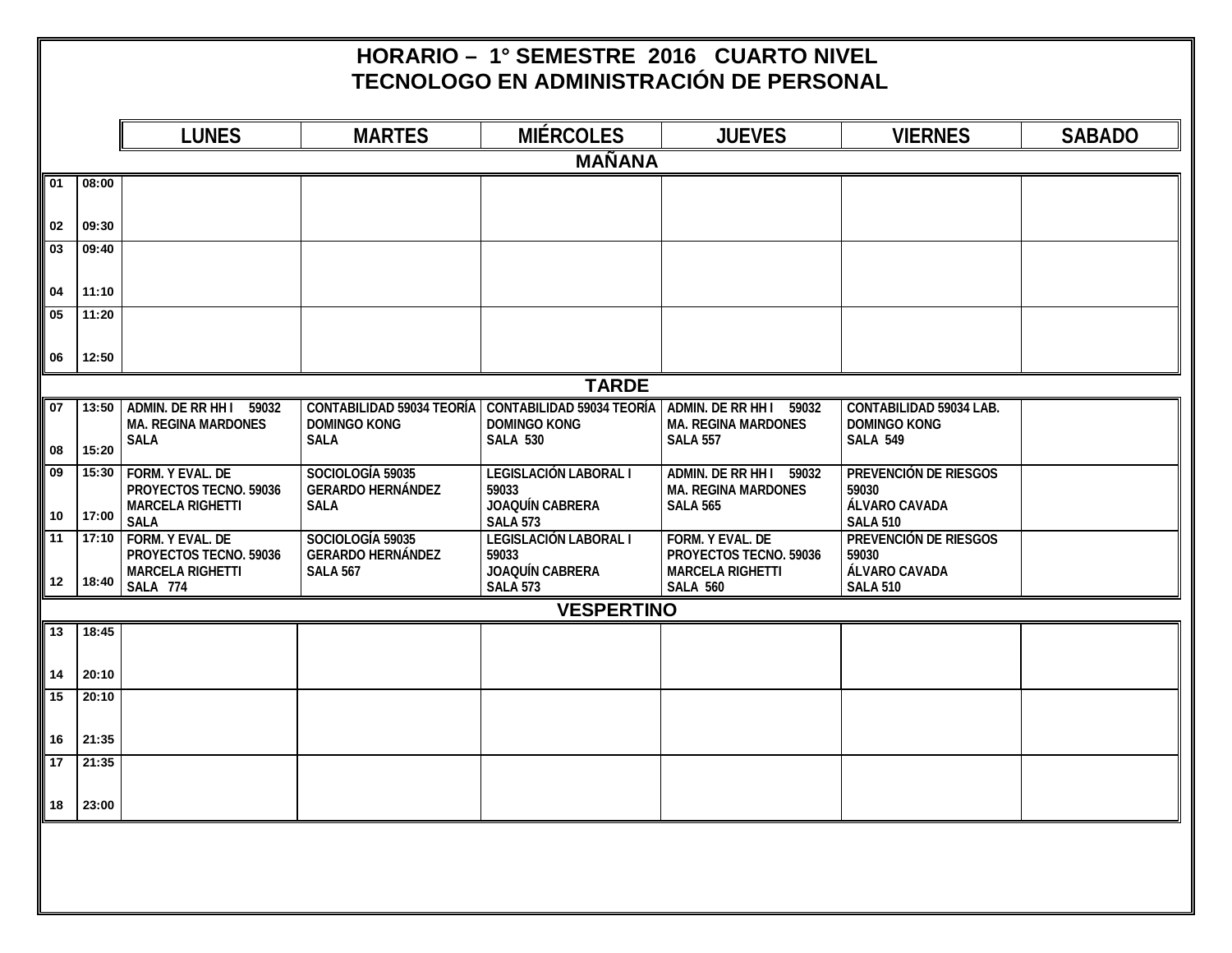## **HORARIO – 1° SEMESTRE 2016 QUINTO NIVEL TECNOLOGO EN ADMINISTRACIÓN DE PERSONAL**

|                                           | <b>LUNES</b>                                                             |                                                                                     | <b>MARTES</b>                                      | <b>MIÉRCOLES</b>                                                        |                                                                         | <b>JUEVES</b>                                      |                                                             | <b>VIERNES</b>                                     | <b>SABADO</b> |
|-------------------------------------------|--------------------------------------------------------------------------|-------------------------------------------------------------------------------------|----------------------------------------------------|-------------------------------------------------------------------------|-------------------------------------------------------------------------|----------------------------------------------------|-------------------------------------------------------------|----------------------------------------------------|---------------|
|                                           |                                                                          |                                                                                     |                                                    | <b>MAÑANA</b>                                                           |                                                                         |                                                    |                                                             |                                                    |               |
| $\sqrt{01}$<br>08:00<br>02<br>09:30       | <b>ANTROPOLOGÍA 59038</b><br><b>GERARDO HERNÁNDEZ</b><br><b>SALA509</b>  | <b>INGLÉS II</b><br><b>JUAN</b><br><b>MORENO</b>                                    | <b>INGLÉS II</b><br><b>ALVARO</b><br><b>GARCÍA</b> | <b>GESTIÓN AMBIENTAL 59037</b><br><b>MARIO PINTO</b><br><b>SALA 537</b> | <b>INGLÉS II</b><br><b>JUAN</b><br><b>MORENO</b>                        | <b>INGLÉS II</b><br><b>ALVARO</b><br><b>GARCÍA</b> | <b>INGLÉS II</b><br><b>JUAN</b><br><b>MORENO</b>            | <b>INGLÉS II</b><br><b>ALVARO</b><br><b>GARCÍA</b> |               |
| 03<br>09:40                               | <b>ANTROPOLOGÍA 59038</b><br><b>GERARDO HERNÁNDEZ</b><br><b>SALA 509</b> | <b>SALA</b><br><b>LEGISLACIÓN LABORAL II</b><br>59041<br><b>JOAQUÍN CABRERA</b>     |                                                    | <b>GESTIÓN AMBIENTAL 59037</b><br><b>MARIO PINTO</b><br><b>SALA 537</b> | <b>GESTIÓN AMBIENTAL 59037</b><br><b>MARIO PINTO</b><br><b>SALA 509</b> |                                                    | <b>GESTIÓN DE LA</b><br>PRODUCCIÓN 59042                    |                                                    |               |
| 04<br>11:10<br>05<br>11:20<br>06<br>12:50 | ADMIN. DE RR HH II 59040<br><b>DOMNIGO KONG</b><br><b>SALA 509</b>       | <b>SALA 559</b><br><b>LEGISLACIÓN LABORAL II</b><br>59041<br><b>JOAQUÍN CABRERA</b> |                                                    |                                                                         |                                                                         |                                                    | <b>SALA 548</b><br><b>GESTIÓN DE LA</b><br>PRODUCCIÓN 59042 |                                                    |               |
|                                           |                                                                          | <b>SALA 559</b>                                                                     |                                                    |                                                                         |                                                                         |                                                    | <b>SALA 548</b>                                             |                                                    |               |
| $\sqrt{107}$<br>13:50                     |                                                                          |                                                                                     |                                                    | <b>TARDE</b>                                                            |                                                                         |                                                    |                                                             |                                                    |               |
|                                           |                                                                          |                                                                                     |                                                    |                                                                         |                                                                         |                                                    |                                                             |                                                    |               |
| $\parallel$ 08<br>15:20<br>09<br>15:30    |                                                                          | ADMIN. DE RR HH II 59040                                                            |                                                    |                                                                         |                                                                         |                                                    |                                                             |                                                    |               |
|                                           |                                                                          | OLIVIA ZÚÑIGA<br><b>SALA 543</b>                                                    |                                                    |                                                                         |                                                                         |                                                    |                                                             |                                                    |               |
| 10<br>17:00<br>$\sqrt{11}$<br>17:10       |                                                                          | ADMIN. DE RR HH II 59040                                                            |                                                    |                                                                         |                                                                         |                                                    |                                                             |                                                    |               |
| $12$<br>18:40                             |                                                                          | <b>IVÁN RAMÍREZ</b><br><b>LAB. COMPUTACIÓN</b>                                      |                                                    |                                                                         |                                                                         |                                                    |                                                             |                                                    |               |
|                                           |                                                                          |                                                                                     |                                                    | <b>VESPERTINO</b>                                                       |                                                                         |                                                    |                                                             |                                                    |               |
| $\sqrt{13}$<br>18:45                      |                                                                          |                                                                                     |                                                    |                                                                         |                                                                         |                                                    |                                                             |                                                    |               |
| <b>14</b><br>20:10                        |                                                                          |                                                                                     |                                                    |                                                                         |                                                                         |                                                    |                                                             |                                                    |               |
|                                           |                                                                          |                                                                                     |                                                    |                                                                         |                                                                         |                                                    |                                                             |                                                    |               |
| $\sqrt{15}$<br>20:10                      |                                                                          |                                                                                     |                                                    |                                                                         |                                                                         |                                                    |                                                             |                                                    |               |
| $\parallel$ 16<br>21:35                   |                                                                          |                                                                                     |                                                    |                                                                         |                                                                         |                                                    |                                                             |                                                    |               |
| $\sqrt{17}$<br>21:35                      |                                                                          |                                                                                     |                                                    |                                                                         |                                                                         |                                                    |                                                             |                                                    |               |
| $\parallel$ 18<br>23:00                   |                                                                          |                                                                                     |                                                    |                                                                         |                                                                         |                                                    |                                                             |                                                    |               |
|                                           |                                                                          |                                                                                     |                                                    |                                                                         |                                                                         |                                                    |                                                             |                                                    |               |
|                                           |                                                                          |                                                                                     |                                                    |                                                                         |                                                                         |                                                    |                                                             |                                                    |               |
|                                           |                                                                          |                                                                                     |                                                    |                                                                         |                                                                         |                                                    |                                                             |                                                    |               |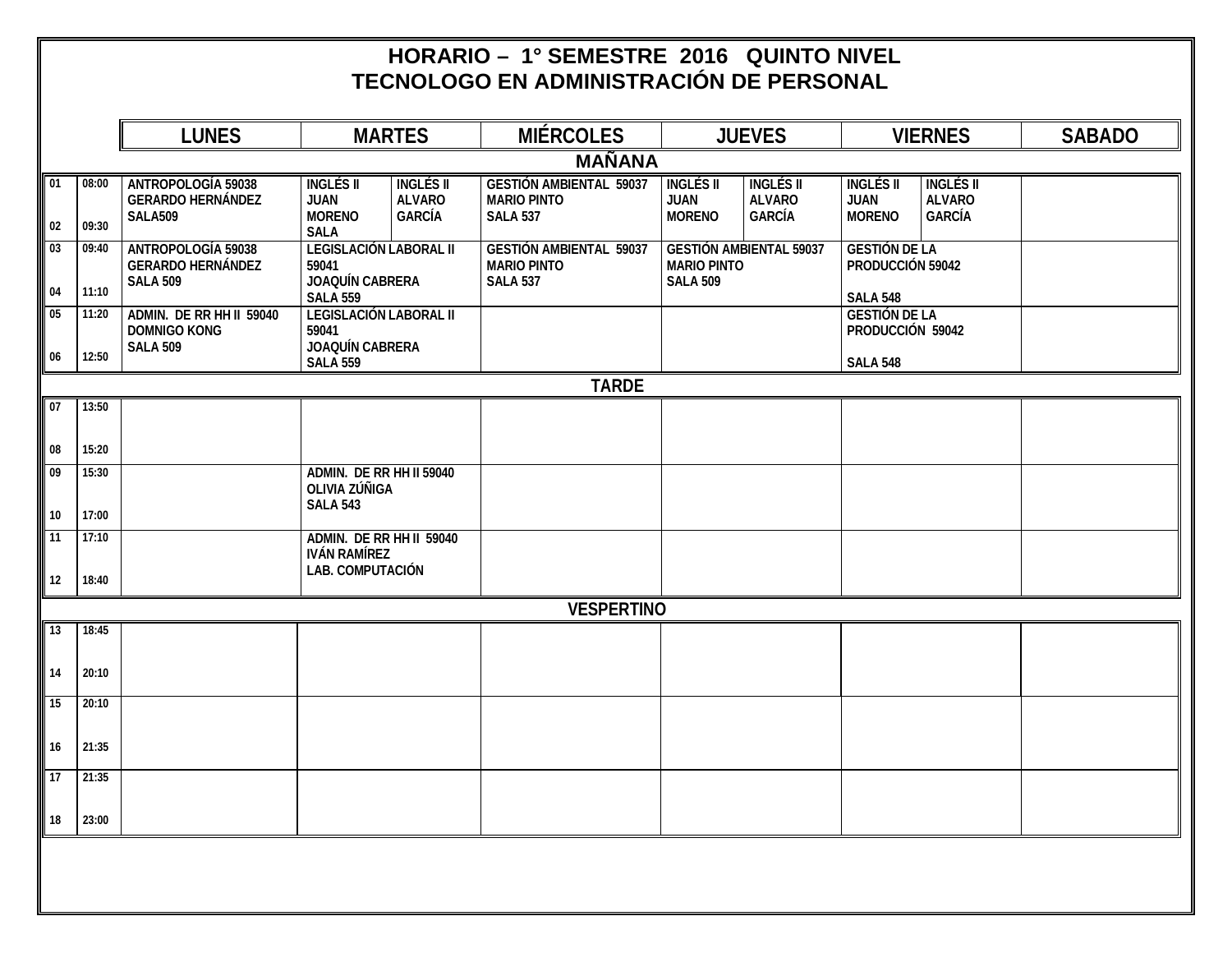## **HORARIO – 1° SEMESTRE 2016 VI NIVEL TECNOLOGO EN ADMINISTRACIÓN DE PERSONAL**

|                 |       | <b>LUNES</b>                         | <b>MARTES</b>                   |                                 | <b>MIÉRCOLES</b>                       | <b>JUEVES</b>                                       | <b>VIERNES</b>                                    | <b>SABADO</b> |
|-----------------|-------|--------------------------------------|---------------------------------|---------------------------------|----------------------------------------|-----------------------------------------------------|---------------------------------------------------|---------------|
|                 |       |                                      |                                 |                                 | <b>MAÑANA</b>                          |                                                     |                                                   |               |
| $\overline{01}$ | 08:00 |                                      |                                 |                                 |                                        |                                                     |                                                   |               |
|                 |       |                                      |                                 |                                 |                                        |                                                     |                                                   |               |
| 02              | 09:30 |                                      |                                 |                                 |                                        |                                                     |                                                   |               |
| 03              | 09:40 |                                      |                                 |                                 |                                        |                                                     |                                                   |               |
| 04              | 11:10 |                                      |                                 |                                 |                                        |                                                     |                                                   |               |
| 05              | 11:20 |                                      |                                 |                                 |                                        |                                                     |                                                   |               |
|                 |       |                                      |                                 |                                 |                                        |                                                     |                                                   |               |
| 06              | 12:50 |                                      |                                 |                                 |                                        |                                                     |                                                   |               |
|                 |       |                                      |                                 |                                 | <b>TARDE</b>                           |                                                     |                                                   |               |
| 07              | 13:50 | <b>GESTIÓN DE EMPRESA</b>            | <b>SEMINARIO DE</b>             | <b>SEMINARIO</b>                | <b>COPROGRAMÁTICO II 50030</b>         | PROC. INDUCCIÓN LABORAL                             | ADMIN. DE RR HH III 59043                         |               |
|                 |       | <b>C/BASE TEC. 50031</b>             | TITULACIÓN                      | <b>TITULACIÓN</b>               | <b>SALA 600</b>                        | 59046                                               | <b>HUGO VERGARA</b>                               |               |
| 08              | 15:20 | <b>SERGIO NEGRETE</b><br><b>SALA</b> | 59047 A-01                      | 59047 B-02                      |                                        | <b>SALA</b>                                         | <b>SALA 573</b>                                   |               |
|                 |       |                                      | <b>SALA</b>                     | <b>SALA</b>                     |                                        |                                                     |                                                   |               |
| 09              | 15:30 | <b>GESTIÓN DE EMPRESA</b>            | <b>SEMINARIO DE</b>             | <b>SEMINARIO</b>                | <b>COPROGRAMÁTICO II 50030</b>         | <b>PROC. INDUCCIÓN LABORAL</b>                      | <b>ADMIN. DE RR HH III 59043</b>                  |               |
|                 |       | <b>C/BASE TEC. 50031</b>             | <b>TITULACIÓN</b>               | <b>TITULACIÓN</b>               | <b>SALA 600</b>                        | 59046                                               | <b>HUGO VERGARA</b>                               |               |
| 10              | 17:00 | <b>SERGIO NEGRETE</b>                | 59047 A-01                      | 59047 B-02                      |                                        |                                                     | <b>SALA 507</b>                                   |               |
|                 |       | <b>SALA</b>                          | <b>SALA</b>                     | <b>SALA</b>                     |                                        | <b>SALA</b>                                         |                                                   |               |
| 11              | 17:10 | <b>PROC. INDUCCIÓN LABORAL</b>       | <b>SEMINARIO DE</b>             | <b>SEMINARIO</b>                | ADMIN. DE RR HH III 59043              | <b>APLICACIONES</b>                                 | <b>GESTIÓN DE EMPRESA</b>                         |               |
|                 |       | 59046                                | <b>TITULACIÓN</b><br>59047 A-01 | <b>TITULACIÓN</b><br>59047 B-02 | <b>HUGO VERGARA</b><br><b>SALA 515</b> | <b>COMPUTACIONALES 59045</b><br><b>IVÁN RAMÍREZ</b> | <b>C/BASE TEC. 50031</b><br><b>SERGIO NEGRETE</b> |               |
| 12              | 18:40 | <b>SALA</b>                          | <b>SALA</b>                     | <b>SALA</b>                     |                                        | <b>LAB. COMPUTACIÓN</b>                             | <b>SALA 538</b>                                   |               |
|                 |       |                                      |                                 |                                 | <b>VESPERTINO</b>                      |                                                     |                                                   |               |
| 13              | 18:45 |                                      |                                 |                                 | <b>INGLÉS III 59044</b>                | <b>INGLÉS III 59044</b>                             |                                                   |               |
|                 |       |                                      |                                 |                                 | <b>ESTEBAN BRIONES</b>                 | <b>ESTEBAN BRIONES</b>                              |                                                   |               |
| 14              | 20:10 |                                      |                                 |                                 | <b>SALA 509</b>                        | <b>SALA 509</b>                                     |                                                   |               |
| $\sqrt{15}$     | 20:10 |                                      |                                 |                                 |                                        |                                                     |                                                   |               |
|                 |       |                                      |                                 |                                 |                                        |                                                     |                                                   |               |
| 16              | 21:35 |                                      |                                 |                                 |                                        |                                                     |                                                   |               |
| 17              | 21:35 |                                      |                                 |                                 |                                        |                                                     |                                                   |               |
|                 |       |                                      |                                 |                                 |                                        |                                                     |                                                   |               |
| 18              | 23:00 |                                      |                                 |                                 |                                        |                                                     |                                                   |               |
|                 |       |                                      |                                 |                                 |                                        |                                                     |                                                   |               |